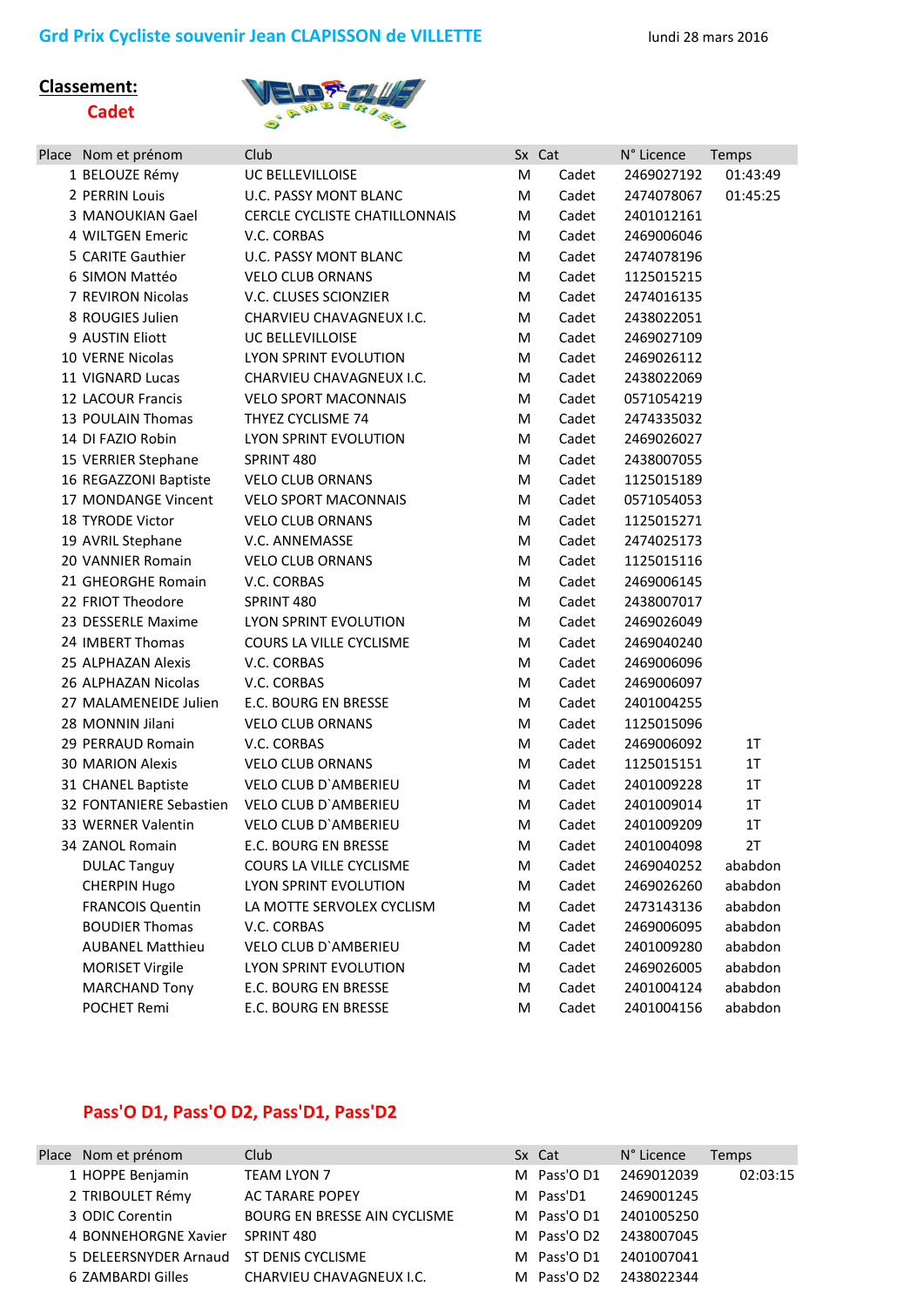| 7 LACOUR Didier           | <b>VELO SPORT MACONNAIS</b>                       | M Pass'O D1   | 0571054241         |                |
|---------------------------|---------------------------------------------------|---------------|--------------------|----------------|
| 8 MONTOURCY Thomas        | <b>VELO CLUB LOT TRUYERE</b>                      | M Pass'O D2   | 2212279006         |                |
| 9 GIRODON Thomas          | A.C. LYON VAISE                                   | M Pass'O D2   | 2469003044         |                |
| 10 DELIZEE Alexandre      | V.C. DOUVAINE                                     | M Pass'O D2   | 2474011040         |                |
| 11 BONNET Williams        | <b>TEAM LYON 7</b>                                | M Pass'O D1   | 2469012009         |                |
| 12 VALMORI Quentin        | A.C. LYON VAISE                                   | M Pass'O D2   | 2469003052         |                |
| 13 ECUER Anthony          | E.S. SEYNOD                                       | M Junior      | 2474063018         |                |
| 14 BEY Florian            | SC ARINTHOD FOYER RURAL                           | M Pass'D1     | 1139087044         |                |
| 15 RIOU Corentin          |                                                   | 0 M Pass'O D1 | <b>JOURNEE</b>     |                |
| 16 AFFRE Nicolas          | U.C. CULOZ/BELLEY                                 | M Pass'D2     | 2401029043         |                |
| 17 GENDRE Christophe      | <b>VELO GRIFFON MEYZIEU</b>                       | M Pass'O D2   | 2469046017         |                |
| <b>18 DUCRET Lucas</b>    | <b>VC BELLEGARDE</b>                              | M Pass'O D2   | 2401032025         |                |
| 19 BACCHIOCHHI Henri      | <b>VEL'HAUT JURA ST CLAUDE</b>                    | M Pass'D1     | 1139011166         |                |
| 20 BOUYSSOU Sebastien     | U.C. CULOZ/BELLEY                                 | M Pass'D2     | 2401029042         |                |
| 21 FILIPPI Gaspard        | AC CHAMPAGNOLAISE                                 | M Pass'O D1   | 1139007047 1T      |                |
| 22 CANTREL Emilien        | V.C. CLUSES SCIONZIER                             | M Pass'D1     | 2474016071         | $1$ T          |
| 23 AUBERTIN Maxime        | <b>VELO GRIFFON MEYZIEU</b>                       | M Junior      | 2469046100         | $1$ T          |
| 24 CONDEMINE Maxance      | <b>VELO SPORT MACONNAIS</b>                       | M Junior      | 0571054051         | 1T             |
| 25 PICCOLI Frederic       | U.S. OYONNAX                                      | M Pass'O D2   | 2401031080         | 1T             |
| 26 COTE Florian           | U.C. CULOZ/BELLEY                                 | M Pass'O D1   | 2401029039         | 1 <sub>T</sub> |
| 27 BAILLEUX David         | <b>ES SEYNOD</b>                                  | M Pass'O D1   | 2474063185         | $1$ T          |
| 28 MOREL Alexis           | <b>VELO CLUB D'AMBERIEU</b>                       | M Junior      | 2401009120         | 1T             |
| <b>MOURIER Alexandre</b>  | CHARVIEU CHAVAGNEUX I.C.                          | M Pass'D2     | 2438022117         | Abandon        |
| <b>LEGENDRE Julien</b>    | <b>ACTP</b>                                       | M Pass'D2     | <b>JOURNEE</b>     | Abandon        |
|                           | <b>COLACO CAEIRO Marcos : EC DUQUESNE OULLINS</b> | M Pass'O D2   | 2469019013         | Abandon        |
| <b>CAULIER Christophe</b> | <b>TEAM ALLINGES PUBLIER</b>                      | M Pass'O D2   | 2474003242 Abandon |                |

## **Pass'D3, Pass'D4**

| Place Nom et prénom                       | <b>Club</b>                 | Sx Cat    | N° Licence | Temps    |
|-------------------------------------------|-----------------------------|-----------|------------|----------|
| 1 DUVAL Arnaud                            | <b>ECO VILLEURBANNAIS</b>   | M Pass'D3 | 2469018056 | 01:59:23 |
| 2 MUGNIER Cedric                          | <b>U.C. CRAN GEVRIER</b>    | M Pass'D3 | 2474138026 | 02:01:57 |
| 3 ODRAN Ewen                              | <b>UC CRAN GEVRIER</b>      | M Pass'D3 | 2474138024 |          |
| 4 LIGNEY Florent                          | LYON SPRINT EVOLUTION       | M Pass'D3 | 2469026074 |          |
| 5 PAILLISSE Franck                        | EC DUQUESNE OULLINS         | M Pass'D3 | 2469019015 |          |
| 6 CIESLAK Frederic                        | <b>VELO CLUB D'AMBERIEU</b> | M Pass'D3 | 2401009145 |          |
| 7 QUENTIN Ludovic                         | <b>U.C. CRAN GEVRIER</b>    | M Pass'D4 | 2474138029 |          |
| 8 BRUTOMESSO Daniel                       | VC LA POMME MARSEILLE       | M Pass'D4 | 2113085650 |          |
| 9 PIEFFETEAU Nicolas                      | ANNECY CYCLISME COMPETITION | M Pass'D3 | 2474009269 |          |
| 10 AUBOUSSIER Dominique C.C. ST MARTINOIS |                             | M Pass'D4 | 2469085008 |          |

## **3ème Caté, Junior, Pass'O D1, Pass'O D2**

| Place Nom et prénom              | Club                                   |   | Sx Cat      | N° Licence | <b>Temps</b> |
|----------------------------------|----------------------------------------|---|-------------|------------|--------------|
| 1 LEFAURE Paul                   | <b>JURA CYCLISME PAYS DU REVERMONT</b> |   | M Junior    | 1139096002 | 02:34:42     |
| 2 SERRAILLE Tristan              | <b>U.C. VOIRONNAISE</b>                |   | M 3ème Caté | 2438003029 |              |
| 3 REY Valentin                   | <b>V.S. ROMANAIS PEAGEOIS</b>          | M | 3ème Caté   | 2426223298 |              |
| 4 DELACROIX Théo                 | <b>JURA CYCLISME PAYS DU REVERMONT</b> | M | Junior      | 1139096038 |              |
| 5 RANDU Edouard                  | A.C. LYON VAISE                        |   | M 3ème Caté | 2469003048 |              |
| 6 LEBRETON Jacques               | AMICALE CYCLISTE BISONTINE             |   | M Junior    | 1125020405 |              |
| 7 PAURIAC Kenny                  | <b>CYCL SEYSSINET SEYSSINS</b>         |   | M 3ème Caté | 2438072128 |              |
| 8 FAYET Yohan                    | <b>MONTREUX RENNAZ CYCLISME</b>        |   | M 3ème Caté | 143-648    |              |
| 9 CLOCHER Lucas                  | LA MOTTE SERVOLEX CYCLISM              | M | 3ème Caté   | 2473143134 |              |
| 10 AUBER Alexandre               | G.M.C. 38 (EYBENS FORMATION)           |   | M 3ème Caté | 2438295058 |              |
| 11 PERRISSIN FABERT ConstaT.C.N. |                                        |   | M 3ème Caté | 2474006072 |              |
| 12 PERROQUIN Vincent             | U.C. CRAN GEVRIER                      | M | 3ème Caté   | 2474138014 |              |
| 13 BERSI Matthieu                | LA MOTTE SERVOLEX CYCLISM              |   | M 3ème Caté | 2473143081 |              |
| 14 LATHENE Romain                | V.C. ANNEMASSE                         | м | 3ème Caté   | 2474025135 |              |
| 15 DELAIRE Christophe            | AVENIR CYCLISTE CUSSET                 | м | 3ème Caté   | 0403059030 |              |
| 16 LE GUEN Maxime                | <b>JURA CYCLISME PAYS DU REVERMONT</b> | M | 3ème Caté   | 1139096115 |              |
| 17 BALMON Christian              | <b>TEAM LYON 7</b>                     | M | 3ème Caté   | 2469012055 |              |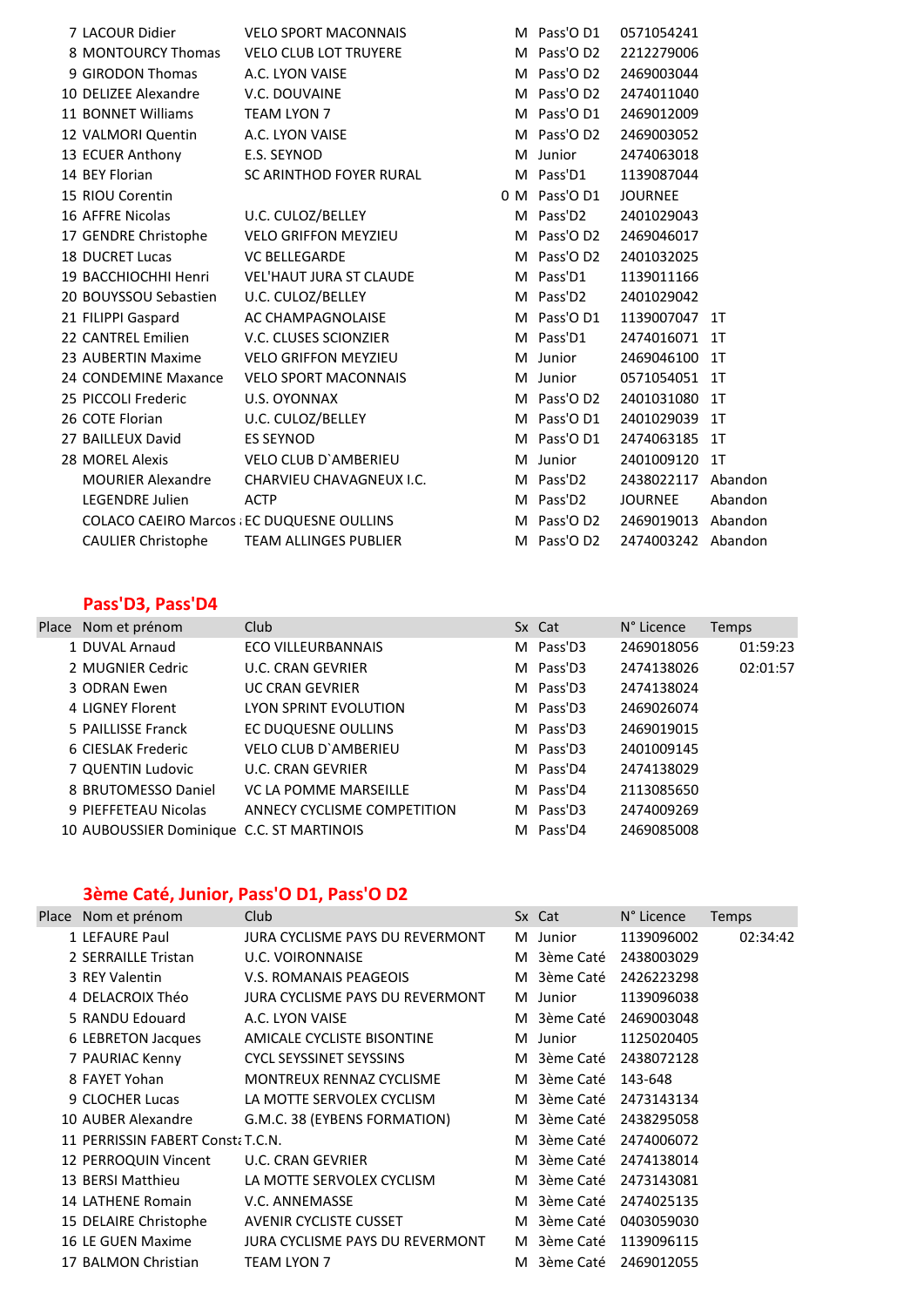18 NADER Elie TEAM LYON 7 M 3ème Caté 2469012028 19 CHARDON Baptiste ST DENIS CYCLISME M 3ème Caté 2401007100 20 BOUDSOCQ Antoine ST MICHEL SPORTS CYCLO M Junior 2473254008 21 BARTHET Yann AC CHAMPAGNOLAISE M3ème Caté 1139007019 22 RONAT Lucas G.M.C. 38 (EYBENS FORMATION) M Junior 2438295133 23 SOLEILHAC Florent VELO CLUB AMBERTOIS M3ème Caté 0463027265 24 DESAULTY David CHAMROUSSE TEAM CYCLOSPORT M Pass'O D2 2438339054 25 PHILIPPE Guillaume CYCL SEYSSINET SEYSSINS Manual Assets 2438072230 26 TRIAUX Simon V.C. VILLEFRANCHE BEAUJOLAIS M Pass'O D2 2469034151 27 CHENAIS Pierre C.C. ST MARTINOIS Munior 2469085030 28 FELLRATH Pierre TEAM MACADAM`S COWBOYS Many 3ème Caté 1554137114 29 AULANIER Mathieu CHARVIEU CHAVAGNEUX I.C. M 3ème Caté 2438022060 30 MAKIELLO Arthur LA MOTTE SERVOLEX CYCLISM M Pass'O D1 2473143226 31 MONTAUBAN Jeremy CHAMBERY C. COMPETITION Munior 2473006353 32 HERBERT Luc CHAMBERY C. COMPETITION M 3ème Caté 2473006172 33 DUCROUX Thibault V.C. VILLEFRANCHE BEAUJOLAIS Munior 2469034116 34 VANTIELCKE Guillaume U.C. D`AFFINOIS/PELUSSIN M 3ème Caté 2442057059 35 RIVAT MAS Amélie VC VAULX EN VELIN Filère Caté 2469059091 36 GUILLET Gaetan CHAMBERY C. COMPETITION M 3ème Caté 2473006159 37 ODDOS Antoine LA MOTTE SERVOLEX CYCLISM M Junior 2473143270 38 LE VAILLANT Johann V.C. DOUVAINE M AND M Pass'O D2 2474011018 39 DREVET Anthony V.S. ROMANAIS PEAGEOIS M 3ème Caté 2426223028 40 POCHAT Jeremy U.C. CRAN GEVRIER M Pass'O D1 2474138017 41 PLANET Kevin **Markt COVERTS V.C. RAMBERTOIS** Markt Markt Markt 2426028062 42 BLACHE Sylvain U.C. MONTMEYRAN VALENCE M 3ème Caté 2426090015 43 BOIN Maxime **E.C. ST CLAIROISE** M 3ème Caté 2438042022 44 PELISSE Bruno V.C. VILLEFRANCHE BEAUJOLAIS M 3ème Caté 2469034035 45 TERRIER Vincent LA MOTTE SERVOLEX CYCLISM M Pass'O D1 2473143001 46 VOLET Andrei baptiste C.R.4 CHEMINS/ROANNE M Junior 2442015390 47 CARPANI Cedric **E.C. ST CLAIROISE** M 3ème Caté 2438042066 48 ROCHAT Frederic ST DENIS CYCLISME M 3ème Caté 2401007074 49 VAN DER BIEST Romain LAC ALLIANCE CYCLISTE M 3ème Caté 2474012013 50 ANGONNET Romain JURA CYCLISME PAYS DU REVERMONT M Junior 1139096228 51 CHARRIN Michael M.C. CORBAS M. 2006056 52 COQUEMONT Remi VELO CLUB D`AMBERIEU M Junior 2401009265 53 RODIER Olivier V.C. VAULX EN VELIN M 3ème Caté 2469059203 54 HALOUZE Jean François AC TARARE POPEY M Pass'O D1 2469001112 55 CHAPRON Yann E.S. SEYNOD M 3ème Caté 2474063053 56 LAM Henri G.M.C. 38 (EYBENS FORMATION) M Pass'O D2 2438295135 57 GOYFFON Xavier SAINT DENIS CYCLISME M Pass'O D1 2401007099 58 BESSON Jean maroun E.C. ST ETIENNE - LOIRE Manual Manual Munior 2442005319 59 VINCENT Antoine CYCL SEYSSINET SEYSSINS Manual Astero Caté 2438072168 60 MARQUET Anthony CHAMBERY C. COMPETITION M Junior 2473006372 61 LEROY Antoine SAF ZEISSENG M 3ème Caté 7776FSCL 1T 62 LONGUEVILLE Valentin V.S. ROMANAIS PEAGEOIS M 3ème Caté 2426223040 1T 63 JONROND Vincent V.C. VILLEFRANCHE BEAUJOLAIS M Junior 2469034008 1T 64 SOUMAIRE Clement CHAMBERY C. COMPETITION M 3ème Caté 2473006099 1T 65 BURCICKI Pascal CHARVIEU CHAVAGNEUX I.C. M Pass'O D1 2438022275 1T 66 VERTE Albert CHARVIEU CHAVAGNEUX I.C. M 3ème Caté 2438022019 1T 67 CHARVOZ Timothe V.S. ROMANAIS PEAGEOIS M Junior 2426223041 1T 68 PEYROT Johann VC VAULX EN VELIN M 3ème Caté 2469059249 1T 69 BACONNET Liam CHAMBERY C. COMPETITION M Junior 2473006125 1T 70 BOUE MATHOU Antoine C.C. ST MARTINOIS METALLY MILL MINIORAL 2469085024 1T 71 GUEHENNEUX Lucas UC GESSIENNE M M Pass'O D1 2401062137 1T 72 ROMANO José ES SEYNOD M Pass'O D2 2474062199 1T 73 MORY Michael CYCL SEYSSINET SEYSSINS M Junior 2438072032 1T 74 NORMANT Kilian LA MOTTE SERVOLEX CYCLISM M Junior 2473143207 1T 75 BOUCHET Matthieu BOURG EN BRESSE AIN CYCLISME M 3ème Caté 2401005388 1T 76 DOYON Nicolas V.S. ROMANAIS PEAGEOIS Manual Astro Caté 2426223308 1T 77 BRUYAT Mathis V.C. RAMBERTOIS M Junior 2426028044 1T 78 ALLAMANNO Jonas ST MICHEL SPORTS CYCLO M Junior 2473254014 1T

79 RAYOT Frederic **U.C. MONTMEYRAN VALENCE** M 3ème Caté 2426090005 1T